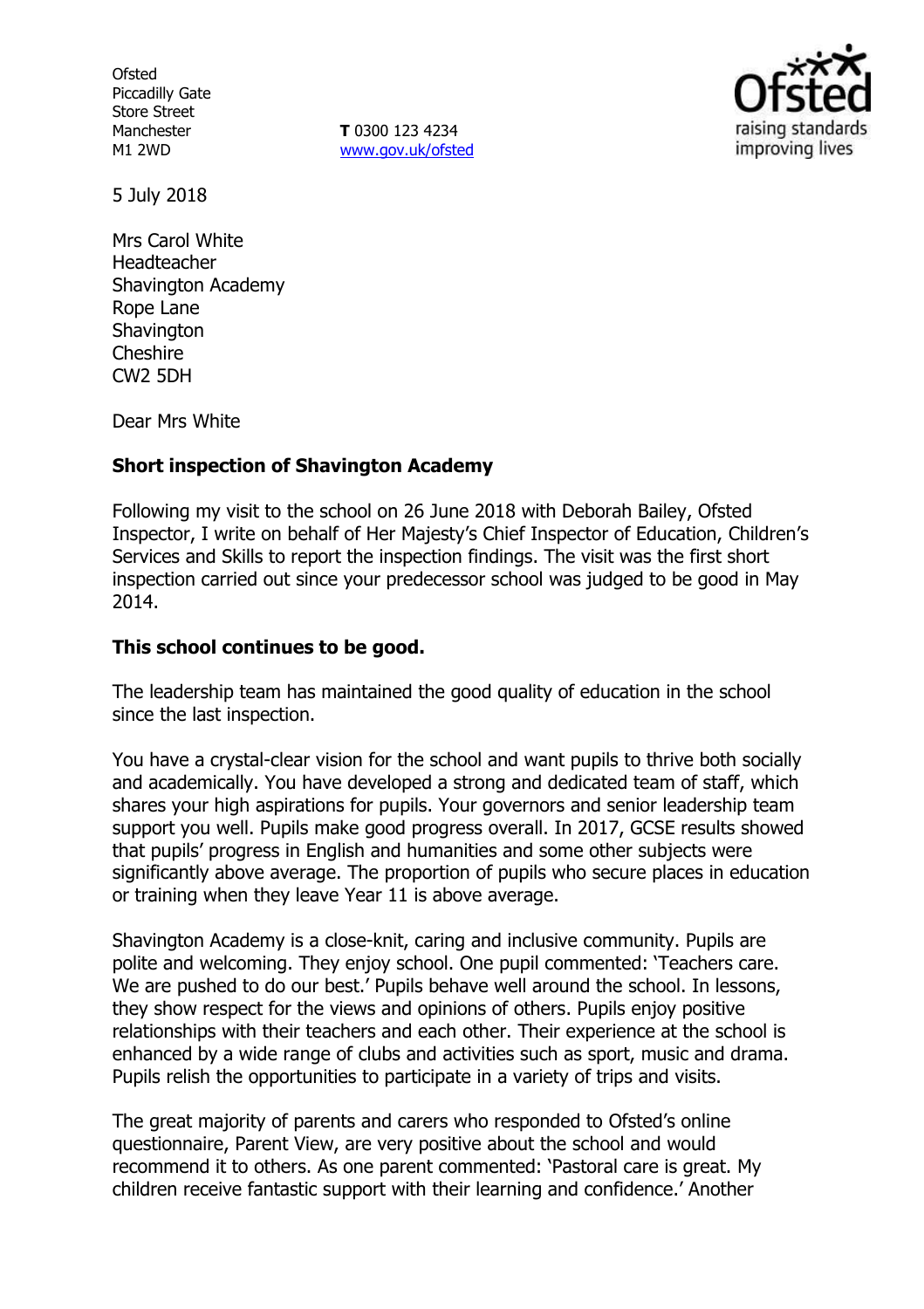

parent said: 'Staff are friendly and approachable. My child has settled in well.'

You have a good grasp of the school's strengths and areas for development and have relentlessly tackled underperformance. Together with your governors and staff team, you are successfully managing a significant rise in pupil numbers as a result of the increasing popularity of the school. You have an outward-looking approach and as a local leader of education you use your expertise to support other schools.

Staff morale is high. The very large majority of staff who responded to the online survey are proud to work in the school. Staff welcome the chance to develop their skills. One teacher commented, 'This school fosters in us our love of learning.' Many staff who join as newly qualified teachers progress to become leaders in the school. This 'grow our own' culture ensures a positive impact on improvements in teaching and learning.

You and your leaders check the quality of teaching closely. You have created many opportunities for teachers to work together, including peer observations and learning walks. Teachers use questioning well to probe pupils' understanding and deepen their thinking. Leaders analyse pupils' assessments and scrutinise their work regularly, so that appropriate support can be given to pupils who are at risk of falling behind.

You have rightly recognised that you need to continue to focus on ensuring that pupils' progress in science improves further. You recognise that you could do more to ensure that disadvantaged pupils attend more frequently and achieve the highest standards.

## **Safeguarding is effective.**

There is a strong safeguarding culture in the school. Leaders and governors have ensured that safeguarding arrangements are fit for purpose. Records are detailed and of a high quality. All staff are trained to an appropriate level and receive regular safeguarding updates. Staff are aware of the procedures for making referrals should they have concerns. Vulnerable pupils are supported sensitively, particularly those who are anxious or suffer from mental health difficulties. Leaders work effectively with outside agencies.

Pupils at the school feel safe. Those who spoke with inspectors said that bullying is rare. They are confident that adults in the school will help them if needed. Through the personal, social, health and economic education programme pupils learn how they can stay safe online and in relation to potential risks such as domestic violence.

#### **Inspection findings**

.

■ One of the key lines of enguiry during this inspection centred on the curriculum. Leaders adapt the curriculum to ensure that it meets the needs of pupils. Pupils follow a broad and well-considered curriculum. For example, a second language has been introduced to promote modern foreign languages in key stage 3. The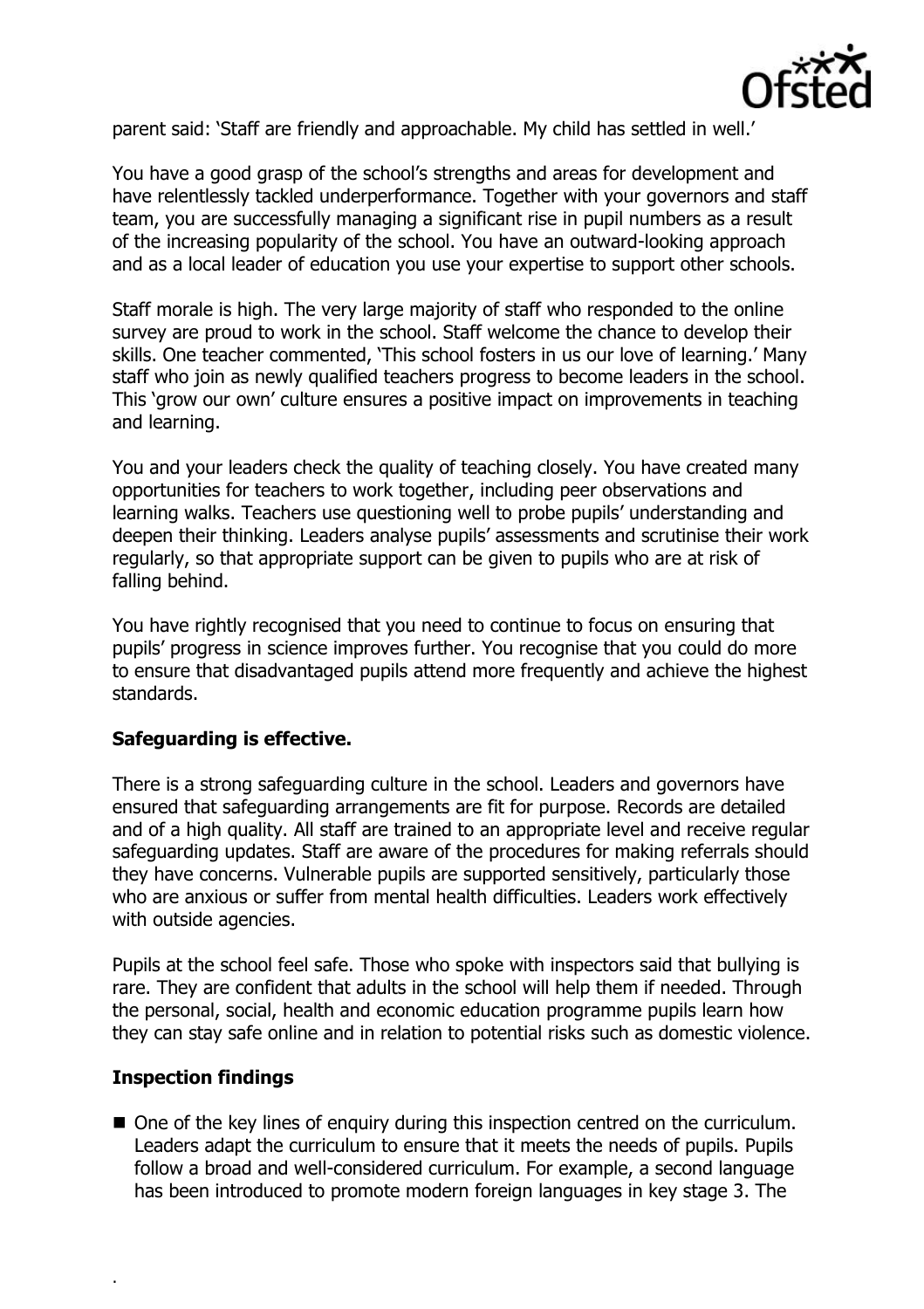

promotion of pupils' spiritual, moral, social and cultural development is a strength of the school. The curriculum includes many opportunities for pupils to learn and understand the values of tolerance and respect for those from other cultures and religions. As pupils move through the school, they are given effective careers advice and guidance.

- $\blacksquare$  My line of enguiry relating to the progress of pupils in mathematics and science matched your own concerns. You had already found that pupils did not make good enough progress in these subjects in 2016 and 2017. Challenges with recruitment have made securing good progress for pupils difficult in the past. You have taken action to stabilise staffing and improve the quality of teaching. New teachers are being supported effectively by leaders. You commissioned an external review of mathematics and science provision and are acting on the findings. Leaders have reviewed the curriculum and more time has been allocated to mathematics and science in key stage 4. Middle leaders have revised schemes of work in these subjects to meet the demands of the new, more challenging, GCSE courses.
- In mathematics, teachers are now using information about pupils' abilities in their planning to challenge different groups of pupils. The recently appointed advanced skills teacher is adding further strength to the department. Pupils are given many opportunities to develop their problem-solving and reasoning skills. Inspection evidence shows that pupils are making stronger progress in mathematics than previously. Teaching in science is not consistently challenging and so some pupils do not make the progress that they are capable of in this subject. You recognise that this remains an area for further development.
- As part of this inspection, we looked at the support given to disadvantaged pupils. Over time, there has been a difference between the achievement of disadvantaged pupils and that of other pupils nationally, particularly in mathematics and science. Following a recent external review, the school has focused more on the progress of disadvantaged pupils. Staff now actively identify these pupils and provide intervention and support. Work scrutiny, lesson observations and current assessment information show that disadvantaged pupils currently in the school are making better progress. However, you have rightly identified the need to ensure that the differences in progress diminish further.
- Middle leaders are enthusiastic and say that they are held to account more closely for pupils' results through regular progress meetings. They value the opportunities to enhance their leadership skills through in-house training and support. Middle leaders are sharing best practice as a means to improve outcomes.
- Governors are committed and bring a range of skills and experience to their roles. They know the school well. Governors are kept well informed through regular visits to the school and meetings with middle leaders. They also receive detailed assessment information. Consequently, they challenge and support leaders effectively.
- My final line of enquiry concerned the attendance of disadvantaged pupils. This was because, in the past, disadvantaged pupils have had a higher rate of absence than other pupils, most of whom have a good record of attendance.

.